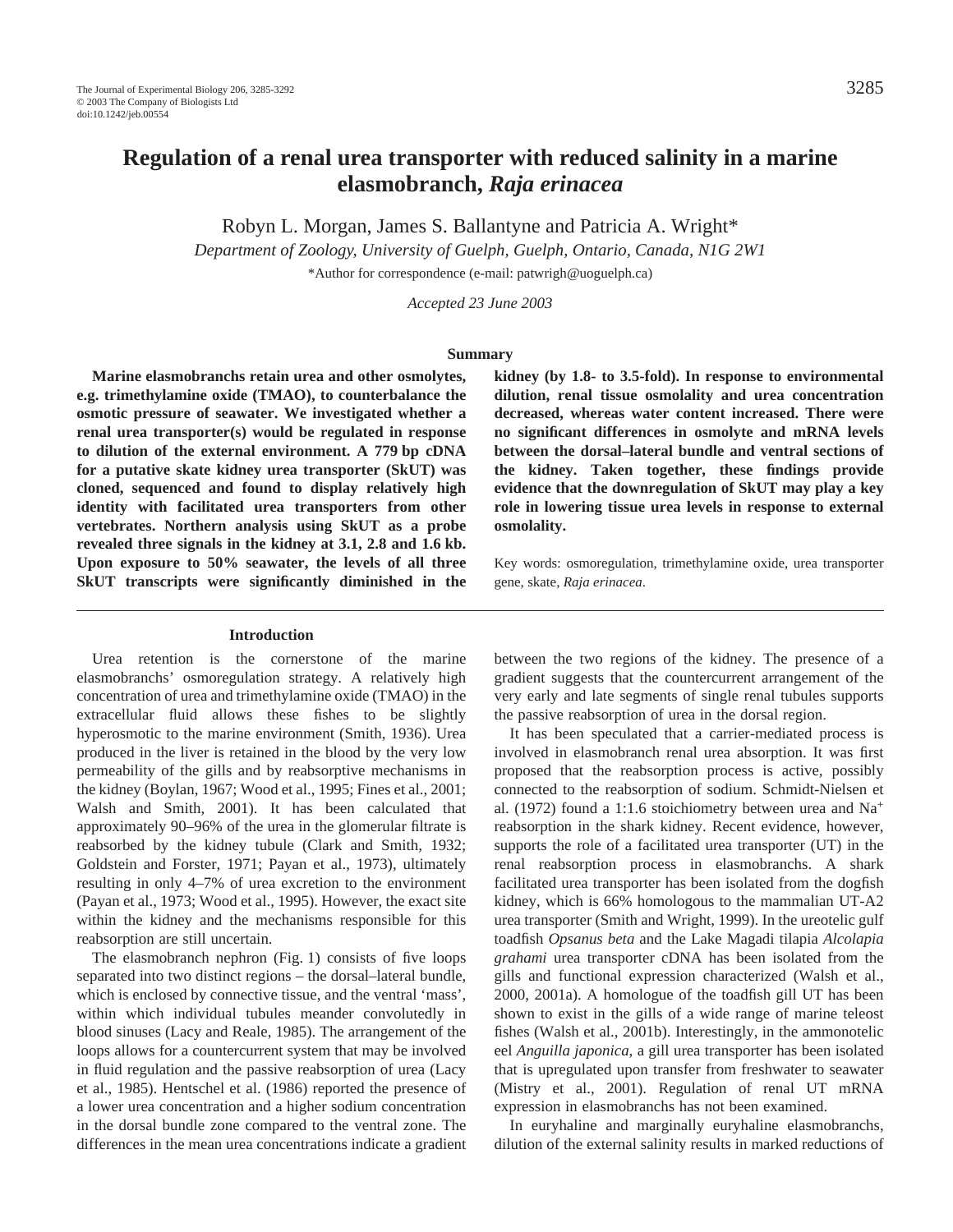

Fig. 1. Simplified drawing of the skate kidney nephron, confined within the peritubular sheath in the dorsal zone (dorsal–lateral bundle) and unconfined in the ventral zones in blood sinuses. Arrows indicate direction of tubular flow from the renal corpuscle (RC) to the collecting duct. Roman numerals indicate loop number. (After Lacy et al., 1985.)

urea concentrations in body fluids and, to a lesser extent, osmotic constituents such as TMAO and amino acids (Price and Creaser, 1967; Goldstein and Forster, 1971; Forster and Goldstein, 1976; Cooper and Morris, 1998; Sulikowski and Maginniss, 2001). During environmental dilution in the little skate, changes in urea permeability of gills are small, but renal urea excretion is sensitively attuned to osmoregulatory demands (Goldstein and Forster, 1971; Payan et al., 1973). Renal urea excretion is increased, resulting from increases in glomerular filtration rate, urinary flow, filtered load of urea, urea clearance, and in the percentage of urea excreted relative to filtered by the kidney (Goldstein and Forster, 1971; Payan et al., 1973). There is very little evidence, however, to suggest what mechanisms regulate the changes in renal urea reabsorption.

The focus of this study was twofold. Firstly, to examine the little skate *Raja erinacea* kidney for gradients of osmolality, urea and TMAO between the dorsal–lateral and ventral regions to help clarify the sites of renal urea reabsorption. Secondly, to identify skate renal urea transporters homologous to the shark facilitated UT (ShUT; Smith and Wright, 1999). A partial cDNA (779 bp) sequence of a urea transporter was isolated from the skate kidney to be used as a probe in northern analysis to measure SkUT:  $β$ -actin mRNA levels in skates exposed to 100% and 50% seawater. We predicted that SkUT mRNA levels would be lower in skates exposed to 50%

seawater, based on previous reports of increased rates of renal excretion relative to urea reabsorption (Goldstein and Forster, 1971; Payan et al., 1973).

#### **Materials and methods**

#### *Experimental animals*

Little skates (*Raja erinacea* Mitchill 1825) were obtained by otter trawling in Passamaquoddy Bay, New Brunswick, Canada during the months of July and August, 2001, and maintained at the Huntsman Marine Science Center in 1000 litre outdoor tanks under natural photoperiod and supplied with filtered seawater (10°C). For some experiments, skates were transported to the Hagen Aqualab, University of Guelph, where they were maintained under natural photoperiod in artificial seawater (10°C). The skates were fed (filleted, chopped herring) on alternate days and were observed to feed.

#### *Experiment protocol*

Two groups of skates were transferred to 250 litre tanks with a flow-through, aerated system. One group was kept at 100% seawater (control, *N*=10); the other (*N*=10) was exposed to 75% salinity for 24 h, after which the salinity was decreased again (by 2‰ per hour) to 50% salinity and maintained for 5 days. Both groups were fasted for the duration of the experiment. At the end of the experimental period, skates were killed by a blow to the head, followed by severance of the spinal cord. The paired kidneys were then rapidly removed and dissected into dorsolateral and ventral sections, as described by Hentschel et al. (1986). The tissue was immediately frozen in liquid nitrogen and stored at –80°C for later analysis (within 3 months). Due to the small size of the skate kidney after separation into sections (approximately  $1 g$ ), half of the samples (5) were used for tissue analysis of urea, TMAO and osmolality, while the other samples were used for northern analysis of SkUT. All samples were used in water content determination.

#### *Kidney tissue analysis*

For urea and trimethylamine oxide (TMAO) determination, approximately 1 g (wet mass) of kidney tissue was homogenized (Euro Turrax T20b, IKA Labortechnik, Staufen, Germany), in 10 times (w/v) of 5% trichloroacetic acid (TCA). The samples were then centrifuged at 10 000  $g$  for 10 min and the supernatant removed for the measurement of urea (Rahamatullah and Boyde, 1980) and TMAO (Wekell and Barnett, 1991). For osmolality determination, the method outlined by Schmidt-Nielson et al.  $(1983)$  was used. In brief, approximately 10 mg (wet mass) of tissue was added to a microcentrifuge tube containing  $25 \mu l$  of dH2O. This tube was tightly sealed and placed in boiling water for 3 min. After brief centrifugation, the samples were stored at  $4^{\circ}$ C for 24 h to allow diffusion. The samples were then briefly centrifuged and the osmolality of the supernatant analyzed (Vapro<sup>™</sup> Vapour Pressure Osmometer 5520, Wescor, Logan, Utah, USA). To determine the final osmolality, a dilution factor was used, as follows: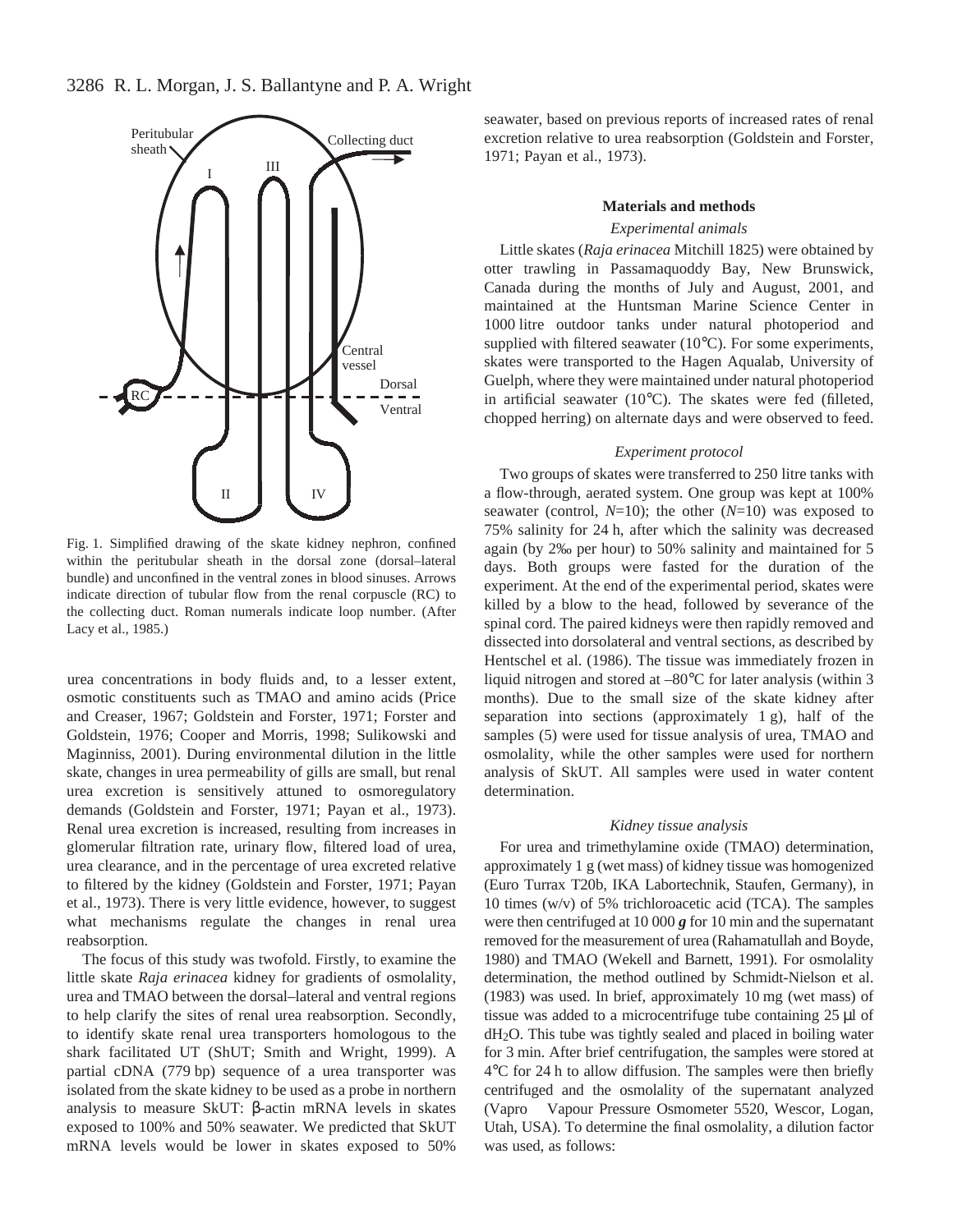#### Dilution factor =  $(25 + F_{H2O}m)/F_{H2O}m$ ,

where *m* is the wet mass of the tissue (g), and  $F_{\text{H2O}}$  is the fractional water content.

## *RT–PCR*

To clone a species-specific kidney urea transporter from the little skate, a reverse transcriptase/polymerase chain reaction (RT–PCR) approach was used. Total RNA was isolated from a little skate kidney by homogenization (Euro Turrax T20b) of approximately 1 g of tissue with 10 times  $(w/v)$  of phenolguanidium thiocyanate (Trizol reagent, Gibco BRL, Burlington, ON, Canada) followed by standard chloroform extraction and isopropanol precipitation (Sambrook et al., 1989).

First-strand cDNA was synthesized by Moloney Murine Leukemia Virus (M-MuLV) reverse transcriptase and oligo(dT) primers (Amersham, Oakville, ON, Canada). Nested PCR was performed on this cDNA using specific primers designed from a consensus of DNA sequences from shark (ShUT), toadfish (tUT) and rat urea transporters. These were sense F1: 5′ACAAAATCCATTCATGGAGCA3′ (corresponding to bp 89–109 of ShUT) and F2: 5′TCAGGTGATGTTTGTCAA-CAA3′ (corresponding to bp 281–301 of ShUT); antisense R1: 5′CCAAGTGCATGCAGGTAATC3′ (corresponding to bp 1081–1100 of ShUT). HotStarTaq DNA polymerase (Qiagen, Mississauga, ON, Canada) was used for the PCR, and the conditions were 94 $\degree$ C for 30 s, 57.5 $\degree$ C for 30 s, 72 $\degree$ C for 60 s (40 cycles) followed by  $72^{\circ}$ C for 7.5 min. For nested PCR, 1 µl of the product from primers F1 and R1 was used in a second PCR reaction with primers F2 and R1.

PCR products were separated by gel electrophoresis (1.5% agarose gel in TAE buffer  $(40 \text{ mmol } l^{-1}$  Tris-acetate, 1 mmol<sup>1-1</sup> EDTA, pH 8.0), and the major band at 820 bp, corresponding to the band in the ShUT positive control, was gel-purified (Qiagen) and ligated into the plasmid vector pGEM-T Easy (Promega, Fisher, Mississauga, ON, Canada). The resultant plasmid was transfected by electrophoresis into One Shot TOP10 Electrocomp *E. coli* (Invitrogen, Burlington, ON, Canada). Standard blue/white screening on Luriabroth (LB) plates, containing 50  $\mu$ g ml<sup>-1</sup> ampicillin and 160  $\mu$ g ml<sup>-1</sup> X-Gal, identified positive colonies with potential inserts, which were then cultured in LB. The plasmid DNA was isolated by the alkaline lysis method (Qiagen). The insert DNA of several clones was sequenced and found to be homologous to the shark urea transporter (ShUT).

#### *Northern blot analysis*

Total RNA was extracted from kidneys of experimental skates as described above. In a separate analysis, total RNA was extracted from several skate tissues (kidney, liver, gill, brain, heart, skeletal muscle and intestine) to determine the presence of SkUT in different tissues. Equal amounts  $(10 \mu g)$ of total RNA were loaded onto a formaldehyde–agarose gel (1.5% agarose), electrophoresed and transferred to a nylon membrane (Hybond-N, Amersham) using standard methods (Sambrook et al., 1989). Hybridization of the membrane is based on the method of Church and Gilbert (1984). In general,

membranes were pre-hybridized for 3h at 65°C in hybridization solution, containing  $0.5$  mol  $l^{-1}$  phosphate buffer (Na<sub>2</sub>HPO<sub>4</sub>, pH 7.2), 7% (w/v) lauryl sulfate (SDS), 1 mmol  $l^{-1}$ EDTA, pH 8.0 and 1% (w/v) bovine serum albumin (BSA). The membrane was initially hybridized at 65°C in hybridization solution with <sup>32</sup>P-labeled skate urea transporter (SkUT) probe of the 779 bp fragment, followed by a  $32P$ labeled skate β-actin probe as an invariant control gene. [32P] probe was produced by first amplifying the DNA clone using a PCR reaction, followed by purification using a PCR purification kit (Qiagen). The resulting probe was labeled with  $[\alpha^{-32}P]$ -dCTP (Amersham) using the T7 QuickPrime kit (Pharmacia Biotech, Mississauga, ON, Canada) and purified with QiaQuick nucleotide removal kit (Qiagen). Final washes were performed at 65°C and the wash solution contained 40 mmol  $l^{-1}$  Na<sub>2</sub>HPO<sub>4</sub>, pH 7.2, 1% (w/v) SDS, 1 mmol  $l^{-1}$ EDTA, pH 8.0. After exposure on a PhosphorImager cassette (Molecular Dynamics, Sunnyvale, CA, USA), the image was scanned using a PhosphorImager SI (Molecular Dynamics) and densitometry was analyzed using the program ImageQuant 5.0 (Molecular Dynamics). The membrane was then stripped using Denhardt's solution  $(0.1\times)$ , 5 mmol  $l^{-1}$  Tris-HCl, pH 8.0 and 2 mmol<sup>1-1</sup> EDTA, pH 8.0 at 65 $\degree$ C for 1 h and rehybridized with β-actin probe as described above.

#### *Statistical analysis*

All data are presented as means  $\pm$  standard error of the mean (S.E.M.). A one-way analysis of variance (ANOVA) was used to establish differences between the control and skates exposed to a dilute environment. Tukey–Kramer tests and Student *t*tests were used to determine where differences were significant  $(P<0.05)$ .

#### **Results**

#### *Exposure to dilute environment*

After exposure to 50% seawater, there was a significant increase (+6%) in the kidney tissue % water content, and a corresponding decrease (from  $-30\%$  to  $-38\%$ ) in the osmolality of the kidney tissue (Table·1). If the water content is expressed as ml  $g^{-1}$  dry mass, then the changes are more pronounced (1.6-fold; Table·1). In both the dorsal and ventral sections of the kidney there was a significant decrease  $(-35%)$  in the tissue concentration of urea  $(Fig. 2)$ ; however, there was no corresponding change seen in the tissue concentration of TMAO (Fig.  $3$ ).

## *Cloning the skate urea transporter (SkUT)*

Using PCR, a 779 bp piece of cDNA was isolated (accession no. AY161305; Fig. 4) with high homology to published sequences of urea transporters (UTs), specifically the shark kidney urea transporter (ShUT) (Smith and Wright, 1999) and the gill urea transporters of the toadfish (tUT) and Magadi tilapia (mtUT) (Walsh et al., 2000, 2001a). The longest open reading frame (ORF) begins at nucleotide 2 and extends to the end of the fragment. This encodes for a 259-amino-acid-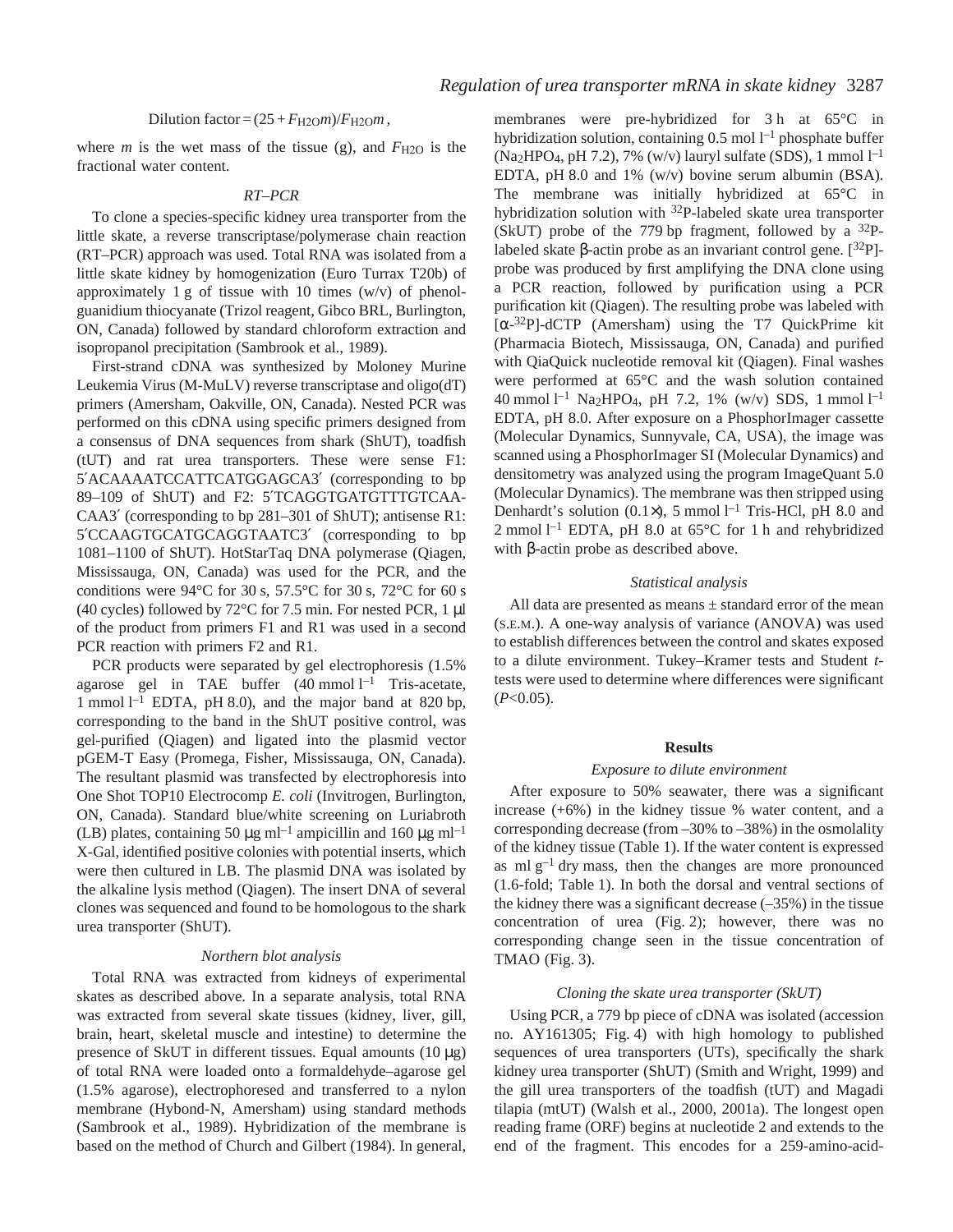

Fig. 2. Urea concentrations in the dorsal and ventral regions of the kidney of the little skate *Raja erinacea* exposed to 100% and 50% seawater for 5 days. Values are means  $\pm$  s.e.m.,  $N=5$ . Values sharing the same letter are not significantly different (Tukey test, *P*<0.05).

residue partial protein, which was named 'SkUT' (skate UT). This sequence is approximately 68% complete when compared to the ShUT amino acid sequence.

#### *Northern blot analysis*

High-stringency northern analysis of different tissues revealed hybridization of SkUT cDNA to mRNA in the kidney, with a strong signal at 3.1 kb and slightly weaker signals at 2.8 kb and 1.6 kb (Fig. 5). Of the other tissues studied (gill, liver, intestine, heart, muscle and brain), only brain showed a weak signal at 3.1 kb; the other signals observed in the kidney were not present in the brain. Examination of the relative expression levels in kidney mRNA from skates exposed to 50% seawater indicated that there was a significant decrease of 1.8- to 3.5-fold in all three bands in the dorsal region and in the 3.1 kb and 1.6 kb bands in the ventral region (Fig.  $6$ ), indicating a downregulation of the SkUT mRNA.

#### **Discussion**

#### *Response to environmental dilution*

Elasmobranchs are remarkable in the complexity of the kidney nephron structure. Detailed histological examinations



Fig. 3. Trimethylamine oxide (TMAO) concentrations in the dorsal and ventral regions of the kidney of the little skate *Raja erinacea* exposed to 100% and 50% seawater for 5 days. Values are means  $\pm$ S.E.M., *N*=5.

have revealed the sequence and structure of the nephron tubules, but there is little information on the mechanisms of urea reabsorption (Lacy and Reale, 1999). Although it was predicted that solute gradients would exist between the dorsal and ventral kidney sections, there were no differences detected in urea or TMAO levels, either before or after environmental dilution. Neither was there a difference in osmolality, suggesting that overall there is no osmotic gradient between the two sections.

The counter-current model of Boylan (1972) predicts a zone of low urea concentration around the terminal segment (i.e. collecting duct) of the elasmobranch nephron. A lower urea concentration and higher water content was reported in the dorsal bundle zone compared to the ventral zone in the kidney of *R. erinacea*, but the actual amounts of urea were identical in the two zones (Hentschel et al., 1986). In the present study, urea and water content were not significantly different between the renal dorsal and ventral sections, leading to the same conclusion. Thus, there is no evidence for urea zonation between the two major sections in the skate kidney, unlike the situation between the cortex and inner medulla in the mammalian kidney (Bankir, 1995).

The peritubular sheath appears to segregate the dorsal tubule bundle of a single nephron from other tubule bundles (Fig. 1).

Table·1. *Comparison of water content and osmolality in the dorsal and ventral regions of the kidney of the little skate* Raja erinacea *exposed to 50% seawater for 5 days*

|                                              | Dorsal           |                     |                | Ventral                    |    |
|----------------------------------------------|------------------|---------------------|----------------|----------------------------|----|
|                                              | 100\%            | 50%                 | 100\%          | 50%                        | N  |
| Water content $(ml·g-1·dry·mass)$            | $81.91 \pm 1.02$ | $87.86 \pm 0.65*$   | $82.14 + 0.93$ | $87.71 + 0.74^{\dagger}$   | 10 |
|                                              | $4.69 + 0.32$    | $7.47 + 0.48*$      | $4.74 + 0.32$  | $7.40+0.50^{\dagger}$      | 10 |
| Osmolality (Osmol $\cdot$ kg <sup>-1</sup> ) | $913.81 + 21.60$ | $635.22 \pm 8.99^*$ | 981.73+29.04   | $608.71 + 23.51^{\dagger}$ |    |

100% Seawater = 910·mmol·kg<sup>-1</sup>; 50% Seawater = 494·mmol·kg<sup>-1</sup>.

Values are means  $\pm$  s.e.m. ( $N =$  number of fish).

\*Significantly different from 100% SW Dorsal; †significantly different from 100% SW Ventral (Tukey test, *P*<0.05).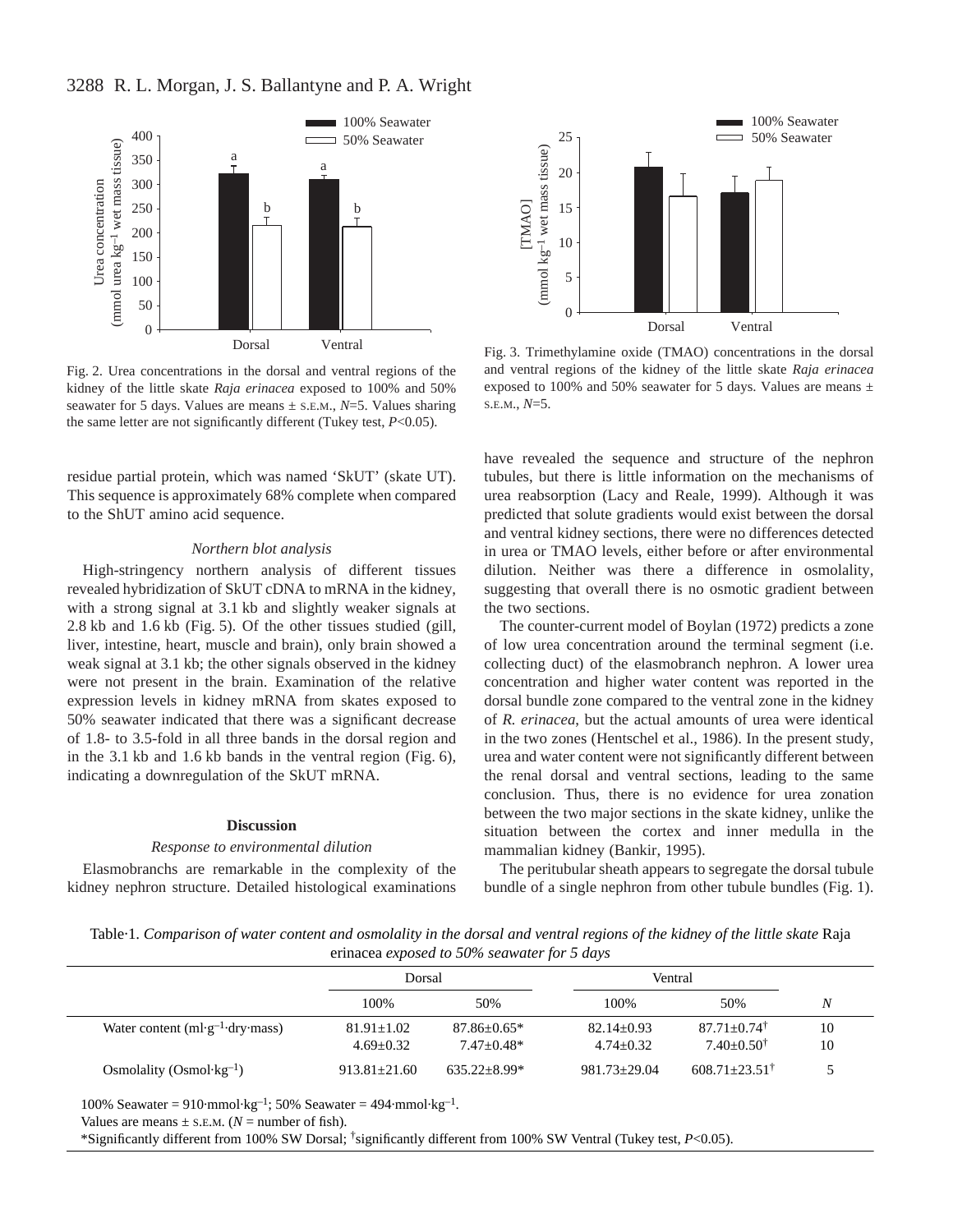

transporter (UT) proteins. Abbreviations and

accession numbers are as follows: ShUT, shark UT, AF257331; mtUT, Magadi tilapia UT, AF278537; tUT, toadfish UT, AF165893; eUT, eel UT, AB049726; rUT-A2, rat UT-A2, U09957; rUT-B, rat UT-B, X98399. Black boxes denote identical amino acid residues, grey boxes denote conservative substitutions, and clear areas denote non-identity. \*Indicates possible *N*-glycosylation site; underline indicates conserved amino acid motif.

Fig. 4. Alignment of SkUT with other urea

Internal osmotic pressure in the skate is slightly higher relative to the external environment. This results in a net uptake of water, which was evident in our study by the increased water content of the kidney tissue in skates exposed to a gradual reduction in salinity over 2 days and then maintained in 50% seawater for 5 days. This elevation in body mass, which persists after 5 days, is characteristic of partial-osmoregulators transferred to 50% seawater, such as *Trygonoptera testacea* (7%) and *Heterodontus portusjacksoni* (15%; Cooper and Morris, 1998). The ability to reverse initial water uptake and return body mass to near pre-dilution levels is considered a criterion of osmoregulation for marine elasmobranchs, such as *Dasyatis sabina*, that tolerate wide variations in environmental salinity (Goldstein and Forster, 1971; De Vlaming and Sage, 1973).

During environmental dilution of varying degrees, it has been demonstrated in several elasmobranch species that the decline in plasma urea concentration was greater than that of sodium or chloride concentration (Cooper and Morris, 1998; Sulikowski and Maginniss, 2001). As predicted, skates in dilute seawater retained less urea in the kidney. The significant decrease in

The presence of tight junctions between the sheath cells suggests that they act as a barrier so that the environment of solutes and water is different inside relative to outside the bundle (Lacy and Reale, 1985). This suggests that the dorsal part of a nephron surrounded by its peritubular sheath forms its own counter-current exchange and that there is a urea gradient from the tip of the bundle to the ventral end present within each bundle (Hentschel et al., 1998). In order to examine this hypothesis, fine scale sampling (e.g. micropuncture) of tubule sections would be needed, but complexity of the elasmobranch nephron makes this extremely difficult.

osmolarity and urea concentrations in the skate kidney at 50% seawater is comparable to other studies on marine skates where changes in muscle, plasma and erythrocyte urea levels have been determined (Goldstein and Forster, 1971; Payan et al., 1973; Forster and Goldstein, 1976; Boyd et al., 1977). For example, plasma osmolarity and urea decreased by 25% (100% SW, 965 mmol  $kg^{-1}$  to 50% SW, 719 mmol  $kg^{-1}$ ; Forster and Goldstein, 1976) and 44% (100% SW, 396 mmol  $l^{-1}$  to 50% SW, 220 mmol  $l^{-1}$ ; Goldstein and Forster, 1971) after 1 week in a dilute environment.

Payan et al. (1973) reported a slight, but significant, increase in total body urea clearance in the little skate on the fifth day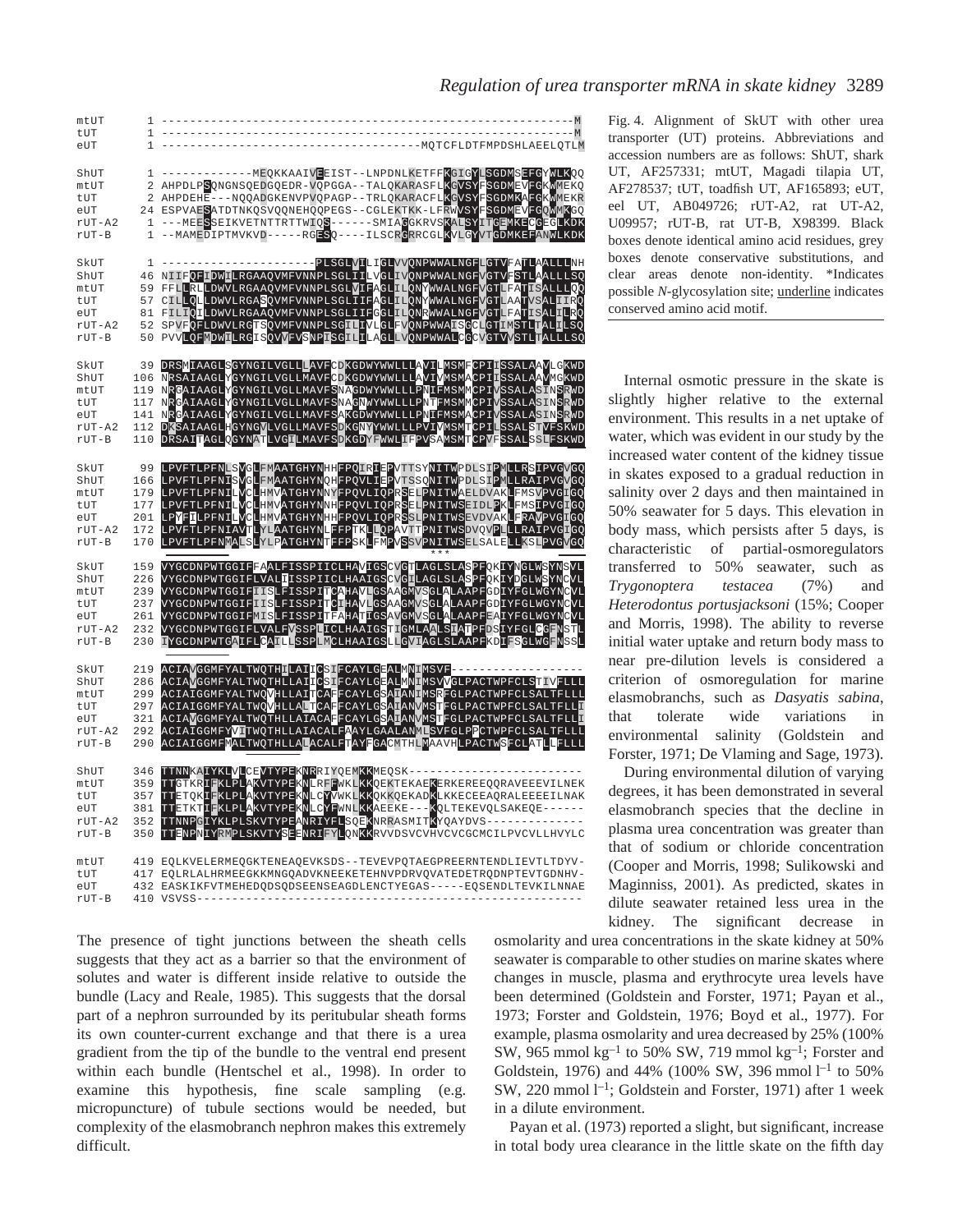# 3290 R. L. Morgan, J. S. Ballantyne and P. A. Wright



Fig. 5. Tissue distribution of SkUT using high-stringency northern analysis. Membranes were probed using 32P-labelled random-primed SkUT cDNA probe and hybridized at 65°C. Each lane contained 10 μg of total RNA. K, kidney; L, liver; G, gill; B, brain; H, heart; I, intestine; M, muscle. The positions of kb markers are shown.

after introduction to a dilute environment, the net change between an increase in renal urea excretion and a reduction in branchial urea excretion. It is possible that, upon the initial exposure to a dilute environment (e.g.  $0-24$  h), a more pronounced increase in renal urea excretion occurs prior to a decrease in branchial urea excretion (Goldstein and Forster, 1971; Payan et al., 1973), and the net effect is a higher rate of



total body urea loss to the environment, which, in turn, would have an impact on tissue urea levels. This putative large initial increase in renal urea excretion would be partially due to a decrease in fractional urea reabsorption (Goldstein and Forster, 1971; Payan et al., 1973), which could be related, in part, to the downregulation of urea transport proteins such as SkUT (see below). It would be very interesting to compare the time course of the downregulation of SkUT mRNA and protein levels with the changes in renal urea excretion rates. A rapid decrease in the rate of urea biosynthesis may also play a role in reducing internal urea levels (Goldstein and Forster, 1971), but further research on the activity of the ornithine–urea cycle enzymes during environmental dilution is needed.

The other key osmoregulatory solute in elasmobranchs is trimethylamine oxide (TMAO). During environmental dilution, however, the kidney tissue levels of TMAO remained unchanged. Similar findings have been observed in muscle tissue, whereas plasma and erythrocyte concentrations significantly decreased (Goldstein and Forster, 1971; Forster and Goldstein, 1976). This indicates that in little skate kidneys, at least, TMAO is not critically important in short-term osmoregulatory adjustments. The TMAO concentration of kidney tissue in this study is similar to that reported in skate plasma and liver in other studies (S. Steele and P. Wright, unpublished data), but is considerable lower than that found in dogfish *Squalus acanthias* plasma or muscle tissue (for a review, see Ballantyne, 1997). This species difference is probably due to the higher levels of other organic osmolytes in skate tissues (but not in plasma) in comparison with the dogfish shark (Boyd et al., 1977). Indeed, in very recent studies we discovered that in skate liver and muscle tissue these 'other osmolytes' (e.g. β-alanine, betaine, inositol, sarcosine, taurine) have a combined concentration that is 1.7- and 3.7 fold, respectively, higher relative to TMAO concentrations (S. Steele, P. Yancey and P. Wright, manuscript submitted). Hence, further work is necessary to elucidate the physiological

role of methylamines and other osmolytes in renal mechanisms of osmoregulation in skates.

#### *Skate kidney urea transporter*

Overall, SkUT has 88%, 66%, 68%, 67% and 64% amino acid identity with ShUT, tUT, mtUT, eUT (eel UT) and rUT (rat UT-A3), respectively (Fig. 4). This homology indicates a greater identity with ShUT, while the rest approximates the level of identity between ShUT and mammalian urea transporters (Smith and Wright,

Fig. 6. Expression of SkUT mRNA relative to β-actin mRNA in the dorsal and ventral regions of the kidney of the little skate, *Raja erinacea*, exposed to 50% seawater for 5 days. The signal of each band was measured by densitometry and presented as a ratio (SkUT/β-actin) (see Materials and methods). Values are means  $\pm$  s.E.M.,  $N=4$ . \*Significant difference to respective control (Student's *t*-test, *P*<0.05).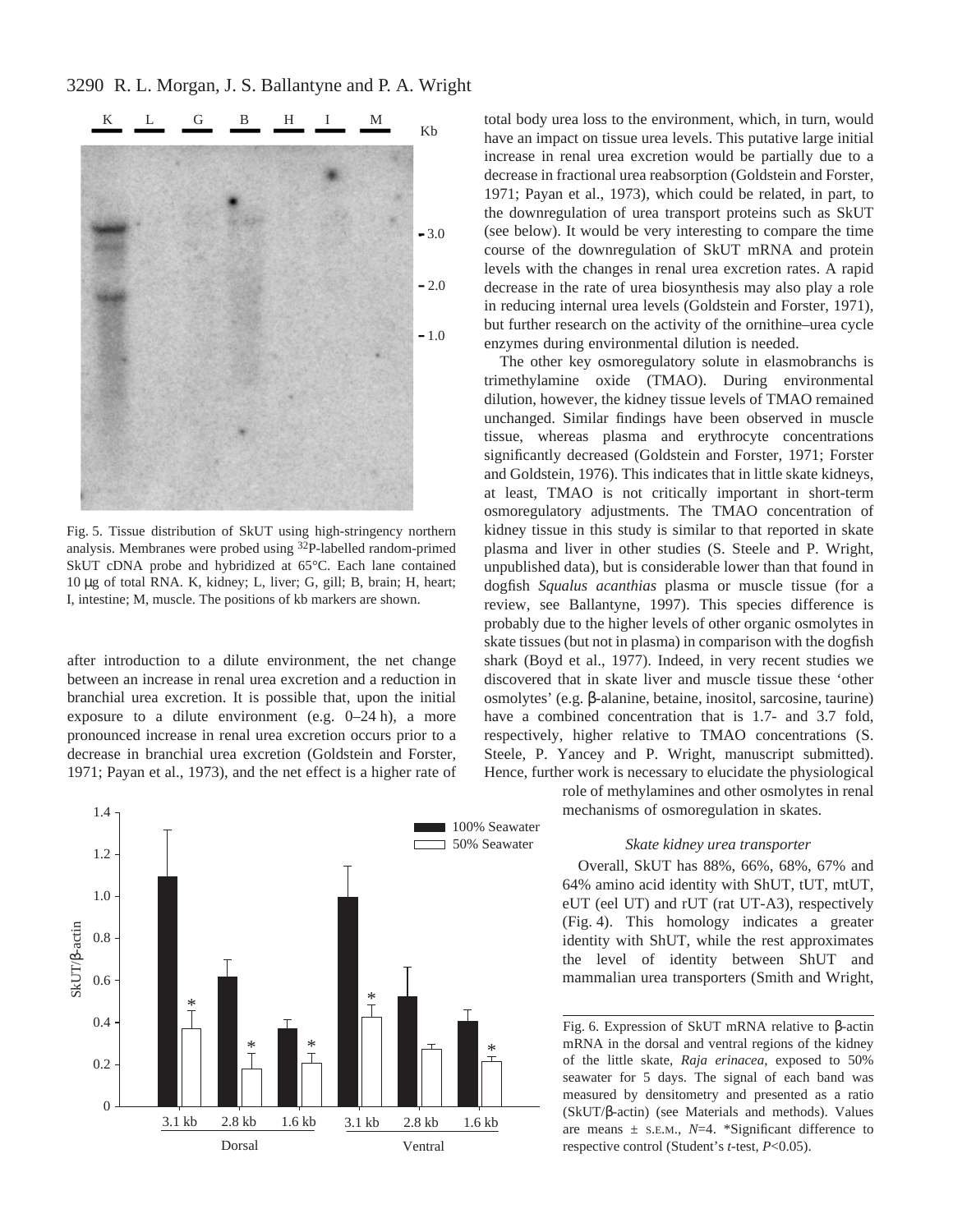1999). Several signature sequences of characteristic domains of UTs (Walsh et al., 2001a), e.g. the NIT potential *N*glycosylation site (residues 137–139) and the amino acid motifs: WDLPVFTLPFN (residues 97–107), PVGVGQVYGCDNPW (residues 153–166) and TWQTHILA (residues 232–239) (Mistry et al., 2001), are highly conserved (Fig. 4). Notably, the ALE domain, which is a signature of UT-B proteins (residues 215–217 in rat UT-B), is absent from SkUT, strongly suggesting that SkUT is an UT-A-like protein. SkUT has slightly higher identity (66–68%) with the toadfish (tUT), Magadi tilapia (mtUT) and eel (eUT) gill UTs than with the mammalian kidney UT families (Walsh et al., 2000, 2001a; Mistry et al., 2001). This similarity suggests that the piscine UTs constitute a phylogenetically ancestral form of the mammalian UT families.

High-stringency northern analysis of mRNA from skate kidney revealed three bands of 3.1, 2.8 and 1.6 kb. This pattern of multiple bands has often been reported. Smith and Wright (1999) detected three bands when various dogfish tissues were probed with ShUT under low-stringency conditions. In the gulf toadfish *Opsanus beta*, two bands were reported in gill tissue (Walsh et al., 2001a). Northern analysis of mammalian kidney mRNA has revealed as many as five bands when hybridized with different UT-specific probes (Karakashian et al., 1999). Each of these five bands in the mammalian kidney is a functional urea transporter, created by alternative splicing of the UT-A1 gene (Fenton et al., 2002). UT-A1 is the complete isoform while the other four are truncated versions. This suggests that the bands seen in the skate kidney belong to three isoforms of a urea transporter family, with the longest  $(3.2 \text{ kb})$ as the full-length sequence and the shorter two as differently spliced isoforms. It is interesting to note that the 3.1 kb band appears to be more sensitive to salinity changes than the 1.6·kb band. Further investigation of the full-length sequence and the function of each transcript will be necessary, however, to show if a family of urea transporter proteins exists in the kidney of elasmobranchs.

In skates exposed to environmental dilution, as predicted, there was a downregulation (1.8- to 3.5-fold) in the relative expression of SkUT in kidney mRNA. Very few researchers have demonstrated a change in UT expression during environmental modification. Mistry et al. (2001) reported the induction of an eel *Anguilla japonica* gill UT during acclimation from freshwater to seawater. However, the functional significance of this induction is not clear. In fish, changes in the external environment can directly influence kidney function (e.g. Wood et al., 1999), whereas in mammals the same sort of changes can be linked to variations in the internal environment (e.g. Wright et al., 1992). In rat kidney, Wang et al. (2002) demonstrated a decrease in the abundance of UT-A1 and UT-A3 during extracellular fluid (ECF) volume expansion (i.e. increased water content). Associated with the downregulation of UT-A1 and UT-A3 was a decrease in serum urea concentration and an increase in urea clearance. It was hypothesized that the decrease in the abundance of the UTs would counterbalance the ECF volume expansion by stimulating an increase in water excretion (Wang et al., 2002). Despite the fact that mammals and elasmobranchs have very different renal osmoregulatory strategies, a similar situation occurs in the skate during environmental dilution, where renal tissue water content is elevated (Table 1). The downregulation of SkUT mRNA levels would presumably decrease SkUT protein levels and may reduce the renal capacity for tubular urea reabsorption. Interestingly, in a companion study on urea transport kinetics of skate kidney brush-border membranes (Morgan et al., 2003), we present evidence for the possible involvement of renal aquaporins as well in water and urea movement. In contrast to the mammalian kidney, very little is known about the relationship between urea and water reabsorption in the elasmobranch kidney. As a first step in developing a model, the relative permeabilities of water and urea along different nephron segments need to be determined in the kidney of marine elasmobranchs.

In conclusion, we found no evidence for solute gradients between the ventral and dorsal bundle zone of the skate kidney. Upon exposure to a dilute environment, urea and osmolality decreased, whereas water content increased in both zones of the kidney. A partial cDNA of a skate urea transporter (SkUT) was cloned, and the physiological changes were correlated with significant decreases in SkUT mRNA levels. Taken together, our data provide evidence that urea transporter(s) in the skate kidney play a role in urea retention.

We thank Drs B. W. Murray and N. J. Bernier for assistance in molecular techniques. We thank F. Purton (Huntsman Marine Science Centre) for technical support. This work was funded by Natural Sciences and Engineering Research Council (NSERC) Discovery grants to J.S.B. and P.A.W.

#### **References**

- **Ballantyne, J. S.** (1997). Jaws: the inside story. The metabolism of elasmobranch fishes*. Comp. Biochem. Physiol.* **118B**, 703-742.
- Bankir, L. (1995). Urea and the kidney. In *The Kidney* (5<sup>th</sup> edition) (ed. B. M. Brenner and F. C. Rector, Jr), pp. 571-606. Philadelphia, PA: Saunders.
- **Boyd, T. A., Cha, C.-J., Forster, R. P. and Goldstein, L.** (1977). Free amino acids in tissues of the skate *Raja erinacea* and the stingray *Dasyatis sabina*: effects of environmental dilution. *J. Exp. Zool.* **199**, 435-442.
- **Boylan, J. W.** (1967). Gill permeability in *Squalus acanthias*. In *Sharks, Skates and Rays* (ed. P. W. Gilbert, R. F. Mathewson and D. P. Rall), pp. 197-206. Baltimore: Johns Hopkins Press.
- **Boylan, J. W.** (1972). A model for passive urea reabsorption in the elasmobranch kidney. *Comp. Biochem. Physiol.* **42A**, 27-30.
- **Church, G. M. and Gilbert, W.** (1984). Genomic sequencing. *Proc. Natl. Acad. Sci. USA* **81**, 1991-1995.
- **Clark, R. W. and Smith, H. W.** (1932). Absorption and excretion of water and salts by the elasmobranch fishes. III. The use of xylose as a measure of the glomerular filtrate in *Squalus acanthias*. *J. Cell. Comp. Physiol*. **1**, 131-143.
- **Cooper, A. R. and Morris, S.** (1998). Osmotic, ionic and haematological response of the Port Jackson shark *Heterodontus portusjacksoni* and the common stingaree *Trygonoptera testacea* upon exposure to diluted seawater. *Mar. Biol.* **132**, 29-42.
- **De Vlaming, V. L. and Sage, M.** (1973). Osmoregulation in the euryhaline elasmobranch, *Dasyatis sabina*. *Comp. Biochem. Physiol*. **45A**, 31-44.
- **Fenton, R. A., Cottingham, C. A., Stewart, G. S., Howorth, A., Hewitt, J. A. and Smith, C. P.** (2002). Structure and characterization of the mouse UT-A gene (*Slc14a2). Am. J. Physiol.* **282**, F630-F638.